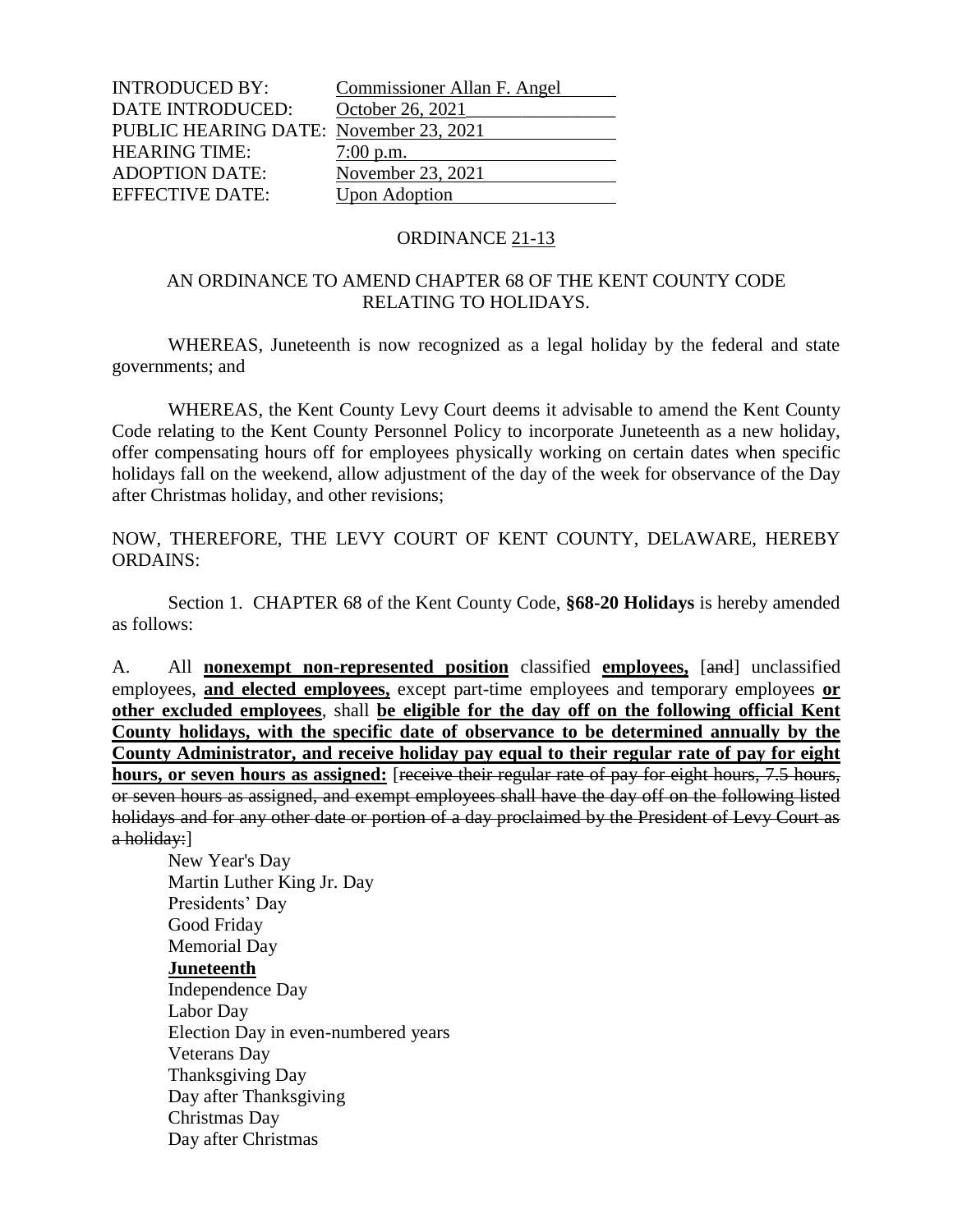B. When any holiday falls on a Saturday, the preceding business day shall be considered the **official Kent County** [legal] holiday.

C. When any holiday falls on a Sunday, the following business day shall be considered the **official Kent County** [legal] holiday.

D. If efficient operations require an employee's services to be performed on any holiday, some other mutually agreeable compensating day off shall be granted by the department head and the employee shall be compensated at a rate double his/her normal hourly rate for any work on the holiday.

**D. If efficient operations require a nonexempt non-represented position employee's services to be performed on any official Kent County holiday, the employee shall be compensated at a rate double their regular hourly rate for any work physically performed on a Kent County holiday and receive holiday pay as provided in paragraph (A), or in lieu of holiday pay may accrue equivalent hours of vacation leave if the employee requested such in advance on a calendar year basis. Whenever June 19 (Juneteenth), July 4 (Independence Day), November 11 (Veterans Day), December 25 (Christmas), or January 1 (New Year's Day) fall on a Saturday or Sunday on the calendar, a nonexempt non-represented position employee shall accrue vacation leave equal to any hours physically worked on these specific dates.** 

E. For the nonexempt employee to be eligible for holiday pay, **the eligible nonexempt employee** [he/she] must have worked on the last scheduled workday prior to and the next scheduled work day after said holiday unless the employee is on approved absence with pay in accordance with this chapter, or absent with pay with prior approval of the department head.

[F. Special holidays or reduced working schedules declared due to inclement weather, emergencies or some other specific reason shall not be substituted with a compensating day off for employees on approved or unapproved absence or unaffected by the circumstances demanding the declaration.]

## **F. If December 25 (Christmas) or December 26 (Day after Christmas) fall on a Saturday or Sunday on the calendar, the President of Levy Court can by declaration adjust the day on which the official Day after Christmas holiday is observed to the business day before or after the day Christmas is observed.**

Section 2. The provisions of this Ordinance are severable and if any of its provisions or any sentence, clause, or paragraph shall be held unconstitutional by any court of competent jurisdiction, the decision of such court shall not affect or impair any or the remaining provisions.

Section 3. This Ordinance shall become effective upon adoption.